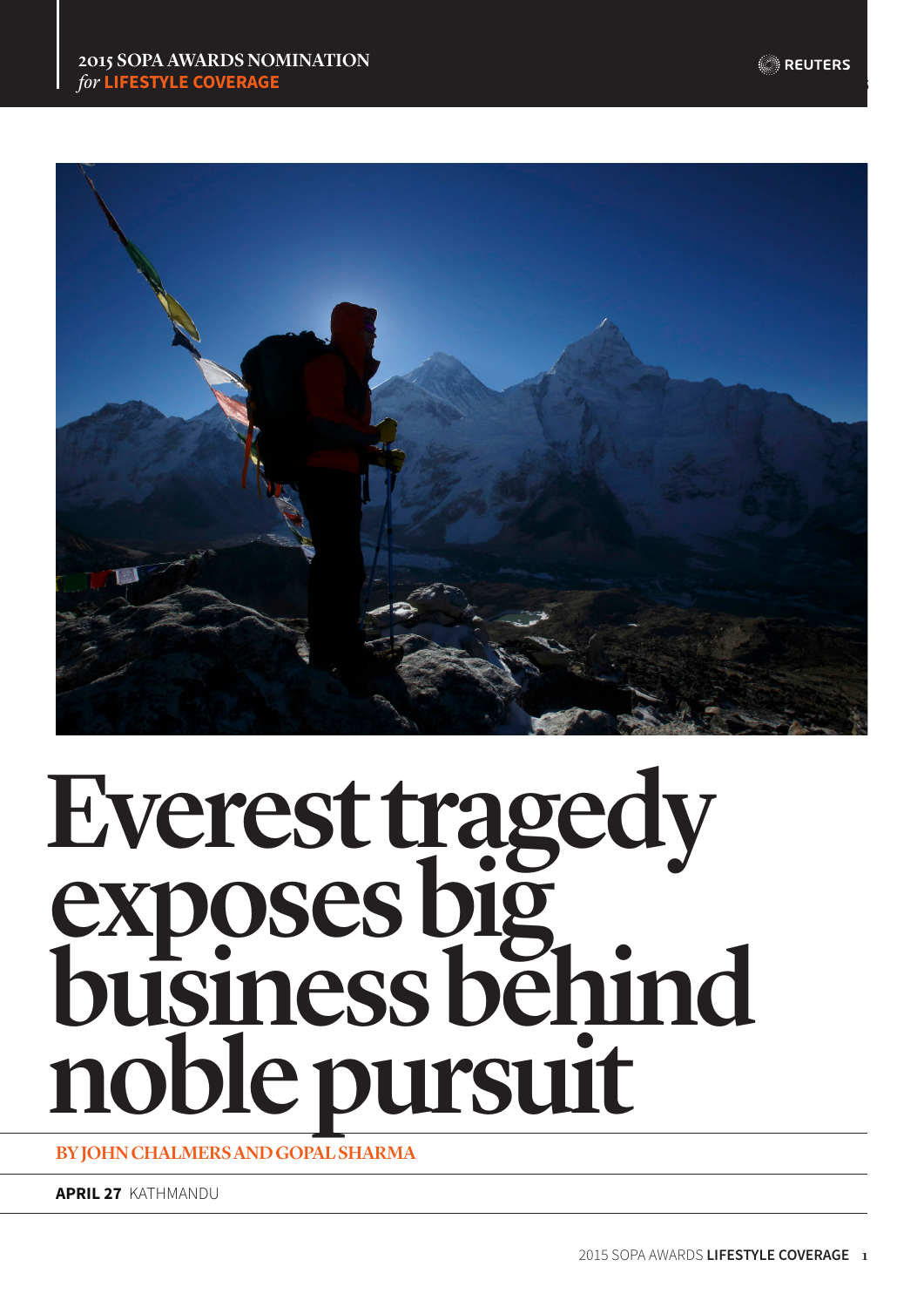

It is a crisis moment for Everest, and a crisis moment for Nepal.



**Blogging from Everest base camp after 16 sher**pas were killed by an avalanche, American climber Ed Marzec lamented: "I am shamed by our greed and embarrassed by our lack of compassion."

Expressions of sympathy and regret were not enough, however, for the Nepali guides who take breathtaking risks to help Western clients scale the slopes of Everest and realise the ultimate conquest.

There was fury among the roughly 400 sherpas at base camp after the April 18 accident on the perilous Khumbu icefall, the single deadliest disaster on the world's highest mountain.

Chanting, pumping their fists and threatening violence, a group of young sherpas forced an expedition boycott that now looks almost certain, for the first time, to write off a whole season for hundreds of would-be summiteers.

The sherpa backlash, which had simmered for years as a cut-throat business expanded, could deal a blow to the commercial expedition

industry that took off in the mid-1990s - pushing costs for climbers even higher.

At the top of the Everest supply chain are "clients" from around the globe who pay tens of thousands of dollars to Western mountaineering firms. Then there are Nepali middlemen and the government who take a cut, shoestring local agents, and finally the guides, who can earn as little as \$1,000 a season.

Much of the sherpas' anger was directed at the Himalayan nation's government, which receives a \$10,000 "royalty" from every Everest climber in a group of seven. After the accident it announced a payment of around \$400 to the victims' families to cover funeral costs.

"This is something of a wake-up call for the government," said expedition leader Phil Crampton of New York-based Altitude Junkies, who flew last week from base camp to Kathmandu, the capital, for emergency talks with officials on the sherpas' clamour for compensation and higher insurance cover.

"It is a crisis moment for Everest, and a crisis moment for Nepal," said Crampton, his face sunburnt from having joined the team that retrieved the bodies of sherpas battered by enormous blocks of ice on the glacier above base camp.

The sherpa resentment is not aimed at the government alone.

Three European climbers abandoned their ascent to the 8,850-metre (29,035-foot) summit last year after a brawl with a group of sherpas during which their tents were pelted with stones and punches were thrown.

And last week many sherpas were outraged that Crampton and another prominent mountaineer, New Zealander Russell Brice, had presumed to intercede on their behalf with the government.

# **"SOME OUTFITS WILL TAKE ANYONE"**

**The big business that is now Everest stands**  in stark contrast to the simplicity of Edmund Hillary's expedition in 1953, when he and sherpa Tenzing Norgay became the first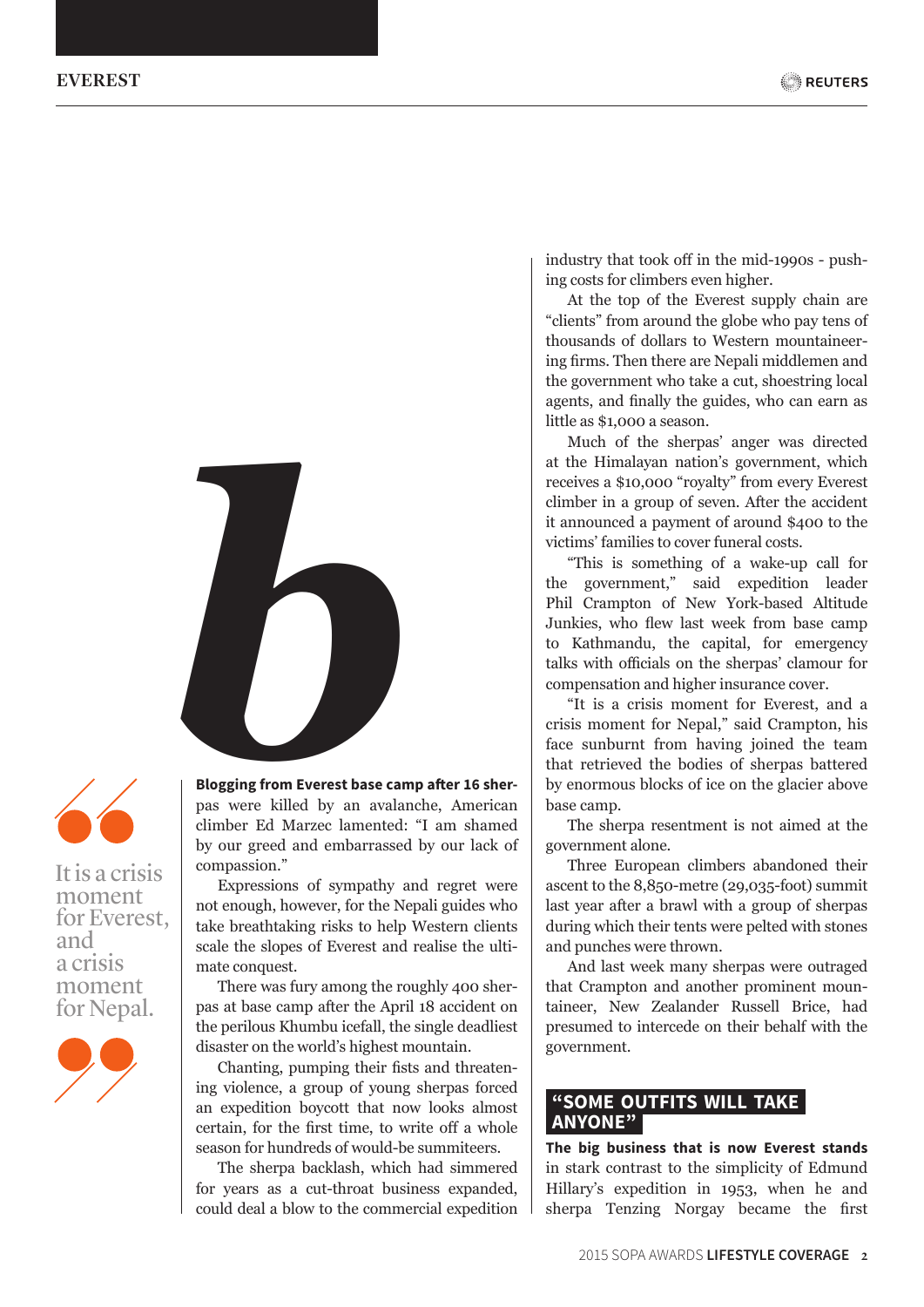Sometimes people think that if they pay more money that means they have a better chance of reaching the summit.



climbers confirmed to have reached the highest point on earth.

No one would argue that following in their footsteps along the same South Col route 61 years later is easy. But climbers today can count on bigger teams of sherpas, accurate weather forecasts, sophisticated gear, rescue helicopters, satellite phones and steroids to avert high-altitude disorders.

More than 250 people have died trying to climb Everest, which straddles the border between Nepal and the Chinese region of Tibet and can be scaled from both sides in a season that is cut short in late May by rain clouds cloaking the Himalayas.

But it has become gradually safer, according to climber and writer Alan Arnette, who says the death-per-summit ratio dropped from 5.6 percent in the 1990s to 1.5 percent in the 2000s.

That has attracted recreational climbers to sign up for expeditions with major Everest guide companies, known as "wholesalers", which charge clients between \$40,000 and \$90,000, depending on the number of guides and other services they want.

In a recent blog on the cost of scaling Everest, Arnette said the most expensive companies provide Western guides — who can command \$10,000-\$35,000 a climb, according to two Western professionals — and some offer gourmet food, with one promoting its sushi and another a five-star chef.

Jon Krakauer, whose book "Into Thin Air" told the story of a vicious storm that killed eight people on Everest in 1996, wrote last week that the statistics give Western novices a false sense of security about "a preposterously dangerous undertaking".

And before he died in 2008, Hillary himself voiced disdain for the modern processions to the top of Everest.

Elizabeth Hawley, a highly respected chronicler of climbing in Nepal, says that she now comes across people setting out for the summit who have never climbed a mountain.

"Sometimes clients fake their qualifications. And some irresponsible wholesalers will take anyone," said U.S.-born Hawley, who arrived in

Nepal over half a century ago and still, at the age of 90, collates data at her Kathmandu home.

Crampton said Altitude Junkies takes only experienced clients: the 12 in his team at base camp this month had accomplished 41 climbs of more than 8,000 metres between them.

### **MONEY RAISED ABROAD**

**What clients don't see is the contract that the** wholesaler is obliged by regulations to take out with a Nepali agency, which arranges everything from airport transfers and domestic flights to permits, porters and oxygen bottles.

According to one local operator, who showed Reuters a contract on condition he not be named, a wholesaler that charges its clients \$50,000 might typically pay him \$35,000.

Wongchu Sherpa, an Everest summiteer who now organises expeditions, charges about \$37,000 per climber with two sherpas, making a profit of \$2,000-3,000 on each client.

Sitting at the Rum Doodle restaurant in Kathmandu, where the ceilings and walls are festooned with yeti-sized cardboard footprints scrawled with the names and comments of climbers, he said the industry is geared to make clients pay.

"Sometimes people think that if they pay more money that means they have a better chance of reaching the summit," he said from the top floor of the famed restaurant in Thamel, a thicket of narrow streets crammed with backpackers, trekking gear stores and eateries serving 'momo' dumplings and 'Everest' beer.

He said the wholesalers "make a lot of margin", which is justified because they have marketing skills that local firms lack, but the government has no visibility of money raised abroad that fails to find its way to Nepal.

Mountaineering is a key part of Nepal's tourism industry, which accounts for about four percent of GDP in a nation whose desperate poverty is hard to miss, even in the capital, a dishevelled and polluted low-rise city with potholed roads.

"We are concerned that they are taking more money there and paying less here," Tourism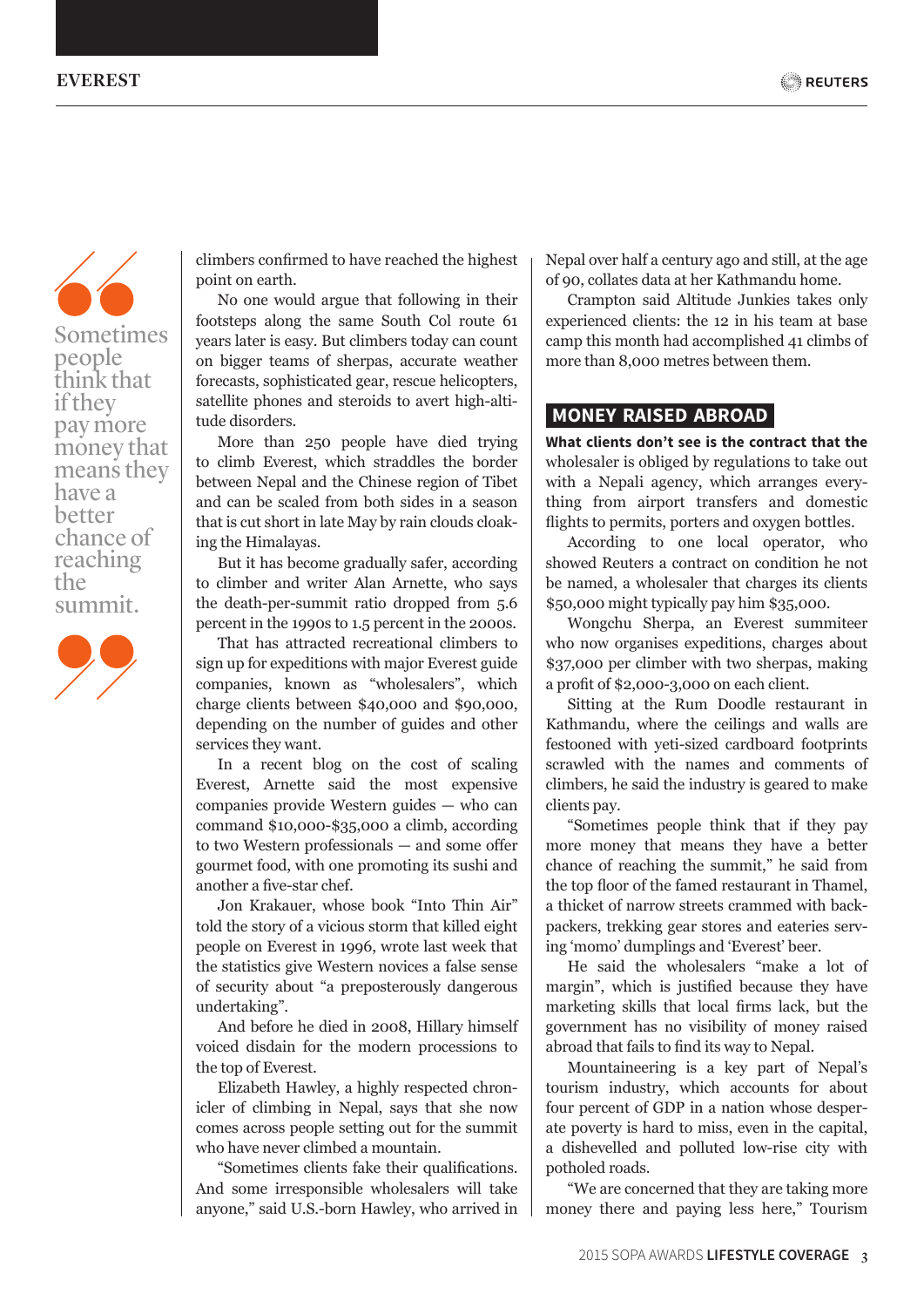Many sherpas, however, believe that the gov- ernment... views the Everest industry as simply "a milk cow" and cares little about their welfare.



Minister Bhim Acharya told Reuters. "We would like to tackle it ... but not make an issue of it now."

Crampton said climbers spend heavily at stores and hotels in Kathmandu, at cafes up to base camp, and on helicopters. "Pretty much all the money goes into the country," he said.

## **WHERE DOES THE MONEY GO?**

**Prachanda Man Shrestha, a tourism expert** who was formerly in charge of Nepal's mountaineering department, said wholesalers force price-cutting competition on local agents, who in turn squeeze the sherpas.

Some locals have become wealthy, however, running businesses that stretch from mountaineering to hotels and private planes.

"There are very strong and powerful people in the agencies," said a senior government official, who declined to be named. "All political parties have contacts with them for donations. If you have contacts, you can get contracts."

The government says mountaineering is free of graft, and that it sticks to a rule that 30 percent of the climbing fees is ploughed back into development of the Everest region. It collected \$3.3 million this year from 334 registered climbers.

Many sherpas, however, believe that the government — as one Nepali newspaper put it last week — views the Everest industry as simply "a milk cow" and cares little about their welfare.

Climbers, for their part, complain that the government has failed to provide a liaison officer for each team at base camp — as agreed after last year's scuffle on the slopes — even though they are charged for it. They said there were 39 expeditions there recently but only three officers, even as tensions mounted among the sherpas.

"They really don't have much to do," said Crampton. "A lot of money goes through the ministry of tourism ... where does it all go?"

## **"CORRIDOR OF CALAMITY"**

**Sherpas, an ethnic group who live mostly in**  the Himalayan mountains of Nepal's eastern regions, have always been the backbone of Everest expeditions, fixing ropes and ladders, carrying packs and cooking for climbers.

They will often make 20-25 round trips to take kit and supplies to advanced camps, which exposes them to greater risk than their clients. A team of "Icefall Doctors" faces the most danger, setting routes across the ever-moving Khumbu Icefall, which Californian guide Adrian Ballinger describes as a "corridor of calamity".

Depending on their loads, bonuses and tips, most sherpas earn between \$2,000 and \$8,000 per season, and a few with exceptional skills are paid as much as Western guides.

However, Ballinger told Reuters after giving up on his own expedition following the tragedy that many operators "at the bottom end of the business" pay sherpas less than \$1,000 and insure them for the minimum set by Nepal's government.

Marzec, a 67-year-old lawyer from Los Angeles who had already forked out more than \$100,000 by the time he reached base camp, believes climbers exploit competition among sherpas to keep their fees down.

The idea that foreign climbers have always had a callous disregard for local porters is captured in a recent account by author Wade Davis of a 1922 attempt on Everest by Briton George Mallory. When seven porters were killed in an avalanche, the message sent down from the mountain was: "All whites are safe!"

Still, a member of that same expedition later wrote: "Why, oh why could not one of us, Britishers, share their fate?". And so it remains today that, while some recreational climbers barely know the names of their guides, professionals feel a brotherly affection for the sherpas.

## **ESCALATION OF COSTS AHEAD**

**That attachment stems in part from the tradi**tionally stoical and gentle nature of the sherpa. But what puzzled many climbers at base camp last week was the aggression of a younger group they described as "politicised".

Brice, the New Zealander, says many guides